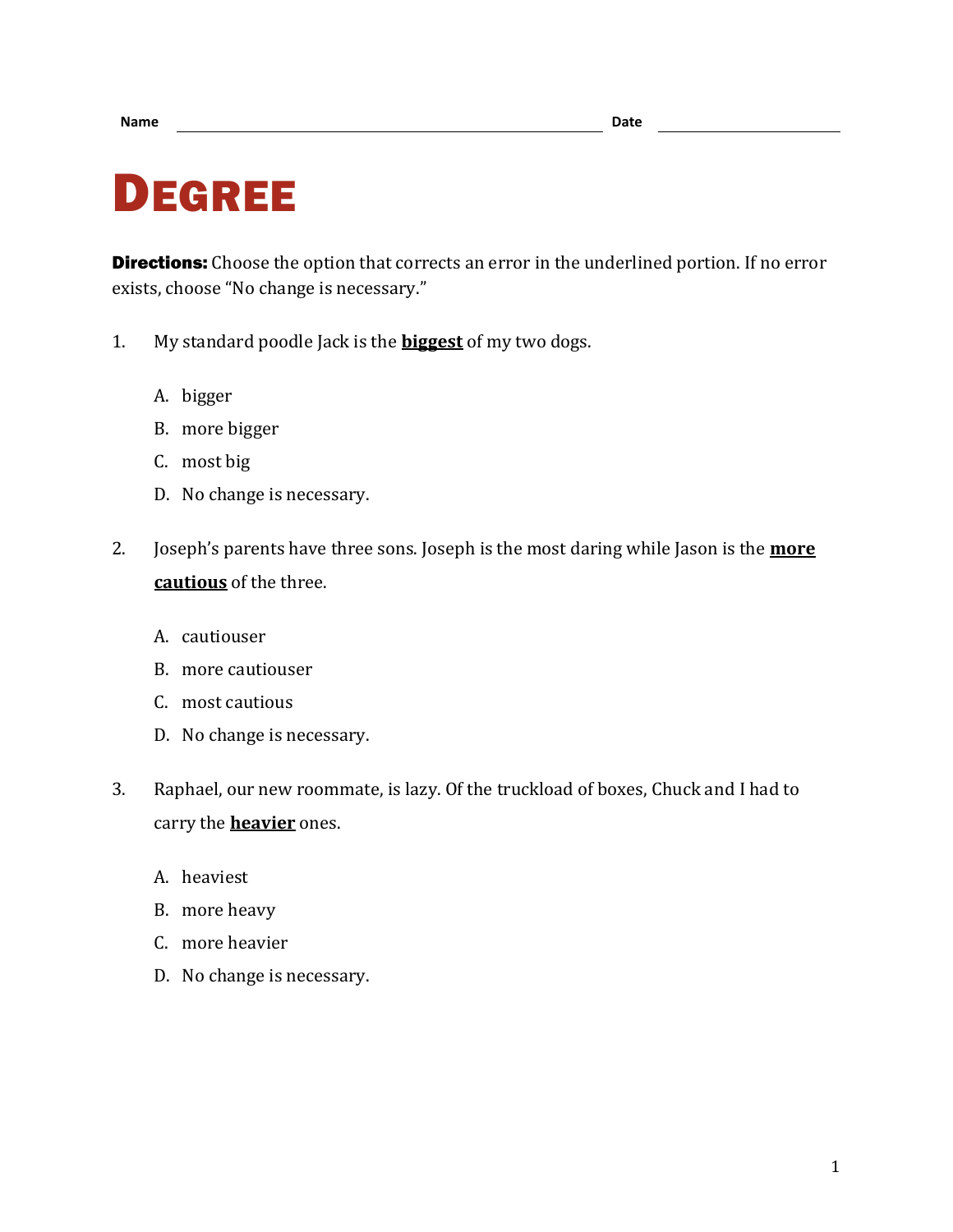- 4. Professor Zuromski read my essay in front of the entire class. Obviously, I am the **better** writer among her many students.
	- A. best
	- B. most great
	- C. greater
	- D. No change is necessary.

**Directions:** Choose the word or phrase that best completes the sentence.

- 5. Roxanne can frost cupcakes \_\_\_\_\_\_\_\_ than anyone else in the cake-decorating class.
	- A. quickest
	- B. more quickly
	- C. most quickly
	- D. quicker
- 6. Of all our friends, Thomas is the \_\_\_\_\_\_\_\_\_\_ person we know.
	- A. more sad
	- B. sadder
	- C. saddest
	- D. most saddest
- 7. No one drives \_\_\_\_\_\_\_\_\_\_ than Grandmother Ruth.
	- A. slowest
	- B. more slowest
	- C. more slower
	- D. more slowly